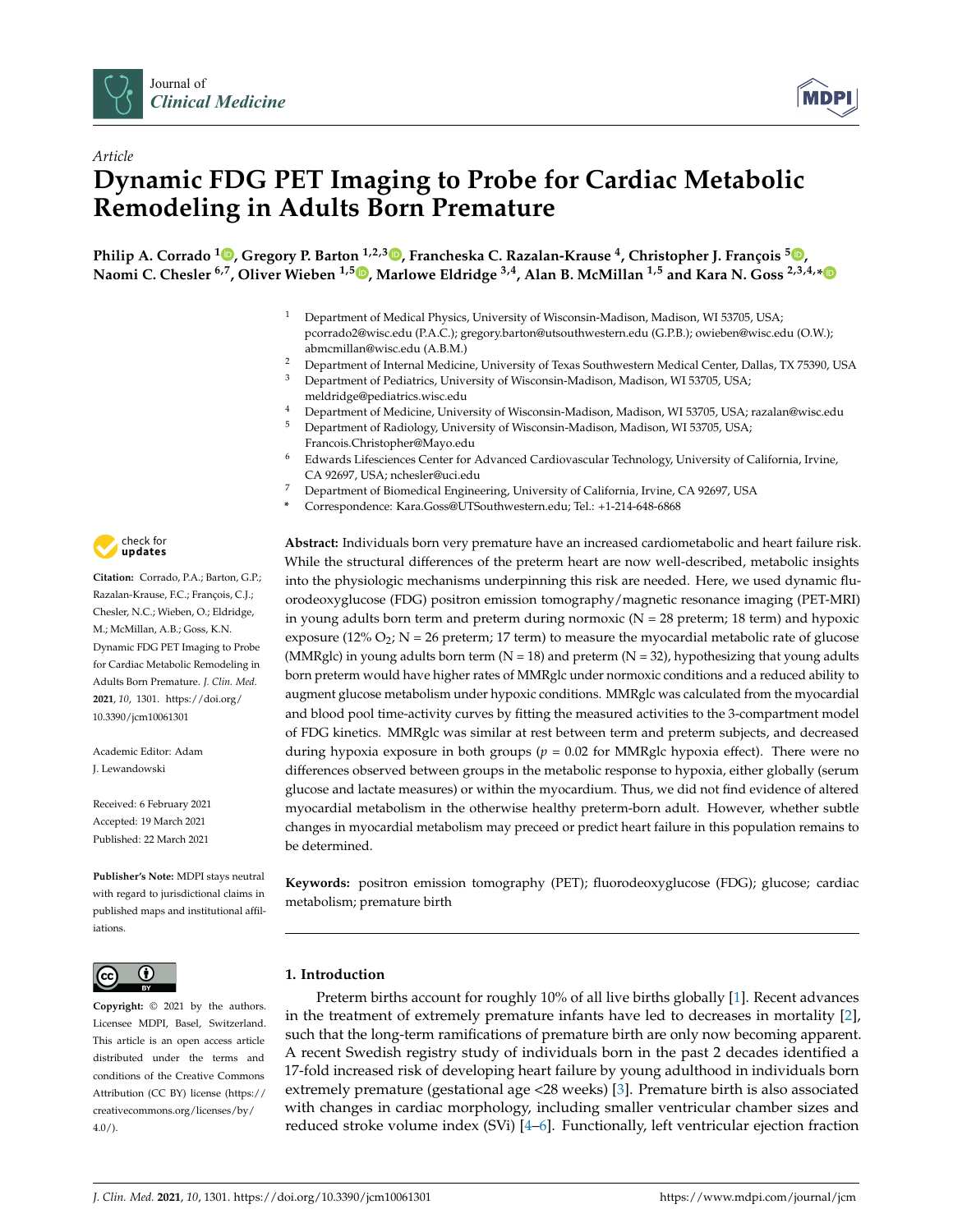is preserved, though some studies report slightly reduced right ventricular (RV) ejection fraction (EF) [6,7]. Additional studies demonstrate impaired cardiac reserve during exercise in adults born premature, including an inability to fully augment stroke volume during submaximal exercise  $[8,9]$  and a slower heart rate recovery after exercise  $[10]$ . Despite these findings, metabolic insights into the physiologic mechanisms which may play a role in increased cardiometabolic risk in individuals born premature are lacking.

Prior studies in high-risk non-preterm cardiac populations demonstrate that cardiac metabolic shifts may precede structural or functional changes. For example, in patients with left ventricular hypertrophy, changes in cardiac contractile reserve are frequently preceded by shifts away from fatty acid oxidation to an increased preference for glucose metabolism [11]. Prior studies in patients with RV hypertrophy and dysfunction secondary to pulmonary hypertension demonstrate that glucose uptake by positron emission tomography (PET) imaging correlates with the degree of RV dysfunction [12] and with reduced survival [13]. In addition, the fetal myocardium is highly glucose avid, transitioning to fatty acid metabolism post-birth, and impaired cardiopulmonary transition is generally associated with worse neonatal morbidity [14–16]. However, whether early shifts in cardiac metabolism are present in adults born preterm remains unknown.

(18)F-fluorodeoxyglucose (FDG) PET can probe myocardial glucose metabolism, providing a potential non-invasive early marker of cardiac disease. In addition, hypoxia exposure has the ability to exacerbate differences in cardiac glucose metabolism. Cardiac glucose utilization may increase acutely as much as 70% during hypoxia exposure in humans, despite unchanged glucose uptake in other tissues [17]. Recently, dynamic imaging using a constant, slow <sup>18</sup>F-FDG infusion has been utilized to capture metabolic responses to stressors such as hypoxia [18,19]. Specific to cardiac metabolism, acute intra-scanner hypoxia exposure can acutely alter myocardial glucose metabolism in pigs [20], representing a novel method to capture dynamic cardiac metabolic substrate flexibility.

In this study, we used dynamic FDG PET-MRI before and during hypoxia exposure to measure the myocardial metabolic rate of glucose (MMRglc) in young adults born premature. The skeletal metabolic rate of glucose (SkMMglc) was also assessed as a comparator. We aimed to assess differences in glucose utilization and substrate flexibility as a potential mechanism of impaired cardiac function and reserve that may contribute to the increased risk of heart failure in this population. Based on their overall increased cardiometabolic and heart failure risk, our hypothesis was that young adults born preterm would have higher rates of glucose metabolism under normoxic conditions and a reduced ability to augment glucose metabolism under hypoxic conditions as compared to control subjects.

#### **2. Materials and Methods**

#### *2.1. Participants and Study Design*

Young adult participants born moderately to extremely premature  $(N = 32)$  were recruited and allocated to the study intervention from the Newborn Lung Project, a cohort of infants born with very low birth weight  $(\leq 1500 \text{ g})$  between 1988 and 1991 in Wisconsin and Iowa and followed prospectively at the University of Wisconsin-Madison [21,22], or from the general public with confirmation of birth history from neonatal records (birth weight  $\leq$ 1500 g or gestational age  $\leq$ 32 weeks). As such, all preterm subjects met one of the following criteria: birth weight  $\leq$ 1500 g or gestational age  $\leq$ 32 weeks. Age-matched term-born participants ( $N = 18$ ) were recruited from the local population through internet posting at the university job center or Craigslist, by a mass university-wide email, and via flyers announcing the study posted at the university and university clinics. Interested individuals then contacted the study coordinator to enroll. All subjects were free of known cardiac or metabolic disorders with normal fasting blood glucose. The participants were informed of the purpose and risks of the study and provided written informed consent in accordance with the standards set by the Declaration of Helsinki. The protocols were approved by the Institutional Review Board at the University of Wisconsin-Madison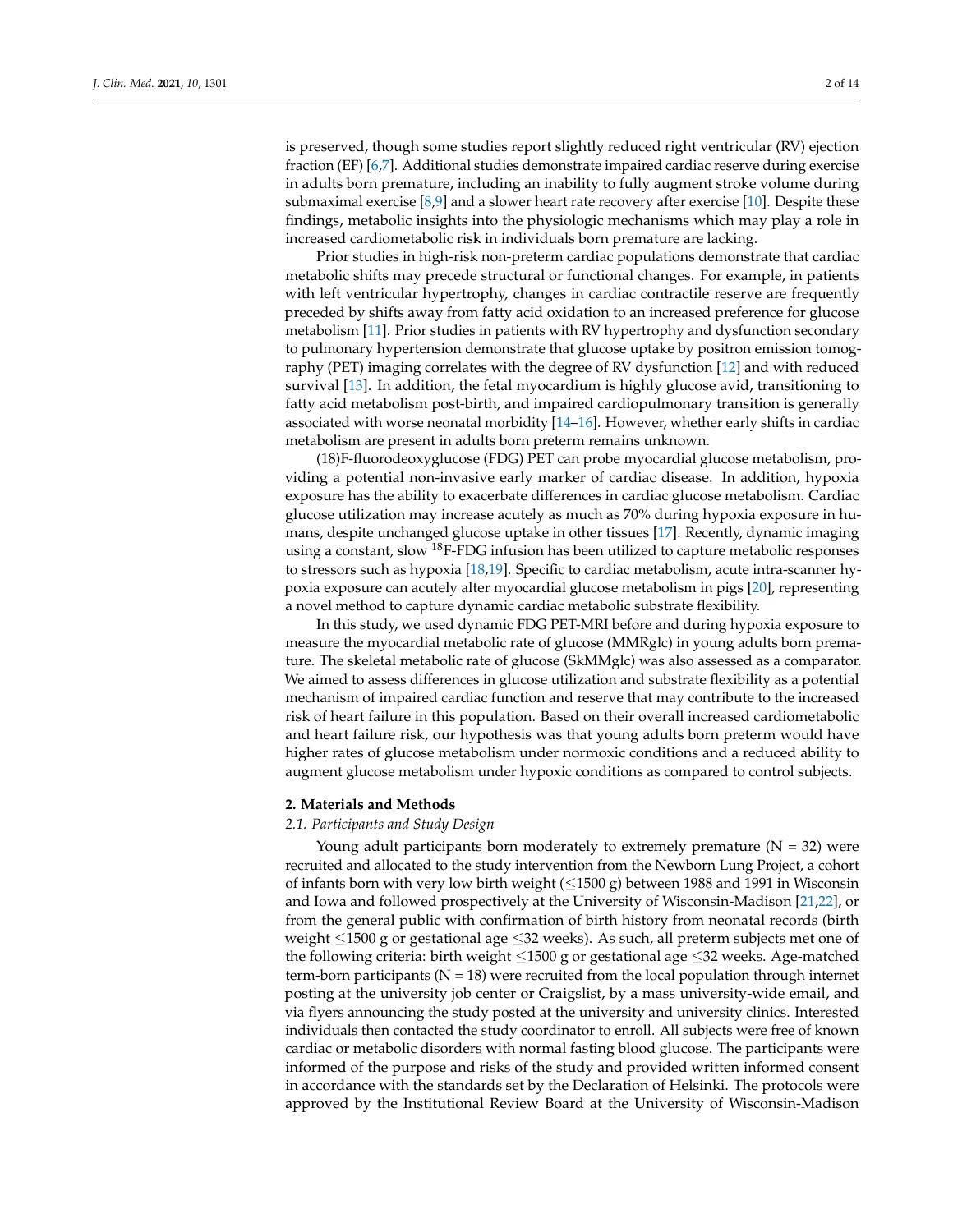(Application ID: 2017-0238). The trial was registered with the U.S. National Library of Medicine (ClinicalTrials.gov ID: NCT03245723).

In order to minimize the acute nutritional effects on cardiac metabolism, eligible subjects were asked to provide oral consent as part of phone screening for a pre-visit fast and low-carbohydrate, high-protein diet. The following instructions were provided: A complete fast is required overnight (or a minimum of 8 h) prior to arrival for the study visit, including candy and gum. Only water is permitted; flavored water is not allowed. No caffeine, alcohol, or nicotine for 12 h prior to the scan. A high-protein, low-carbohydrate diet the day prior to imaging was strongly encouraged, but no specific meal plan was prescribed. Upon arrival, the subjects were asked whether they completed the 12-h fast or the prior-day high-protein, low-carbohydrate diet. The subjects also completed a resting electrocardiogram (ECG) upon arrival to confirm the absence of cardiac arrhythmias prior to imaging and acute hypoxia exposure. Prior to PET imaging, all participants underwent height and weight measurements and physical activity level assessment via the global physical activity questionnaire [23]. Finally, the subjects underwent PET scanning using a rest-stress (normoxic-hypoxic) protocol.

#### *2.2. PET/MRI Image Acquisition*

The participants underwent simultaneous cardiac PET/MRI scanning on a 3.0 T scanner (GE Signa PET/MRI Discovery 750W, GE Healthcare, Waukesha, WI, USA) acquired while breathing normoxic followed by hypoxic gas. Cardiac MRI sequences were obtained as previously described [6]. Coincident with the onset of PET scanning, FDG was infused into the right antecubital vein at a constant rate of 0.01 mL/s for 60 min using a power injector, with an initial FDG activity of 10 mCi. To account for the volume of the tubing, a small bolus of 8 mL was delivered prior to continuous infusion to ensure that the line contained radiotracer and that there was a detectable blood FDG signal. Subjects initially breathed room air gas  $(21\% O_2)$  through a face mask with a two-way valve attached to a hose connected to a normoxic air bag for the first 15 min of the scan to establish resting glucose uptake. The hose was then switched to a hypoxic gas bag, and subjects then breathed hypoxic gas  $(12\% O_2)$  for the remaining 45 min (total PET duration and FDG infusion of approximately 60 min) to establish cardiac glucose utilization during hypoxia (Figure 1). Serum glucose and lactate levels were drawn from an antecubital vein every 10 min during the scan. Oxygen saturations and heart rate were monitored throughout the study. Reconstruction parameters for dynamic PET were as follows: 60-s frame duration, 45 cm FOV, matrix 192  $\times$  192, 28 subsets, 2 iterations, VPFX-S, time-of-flight, and 5 mm smoothing. The MRI protocol acquired cardiac-gated short-axis cine images during breath holds with the following parameters: 35  $\times$  35 cm<sup>2</sup> FOV, 13-s breath holds, 1.4  $\times$  1.4 mm<sup>2</sup> spatial resolution, 7 cm slice thickness, and 20 acquired/reconstructed cardiac time frames. These MRI images covered the entire LV and RV.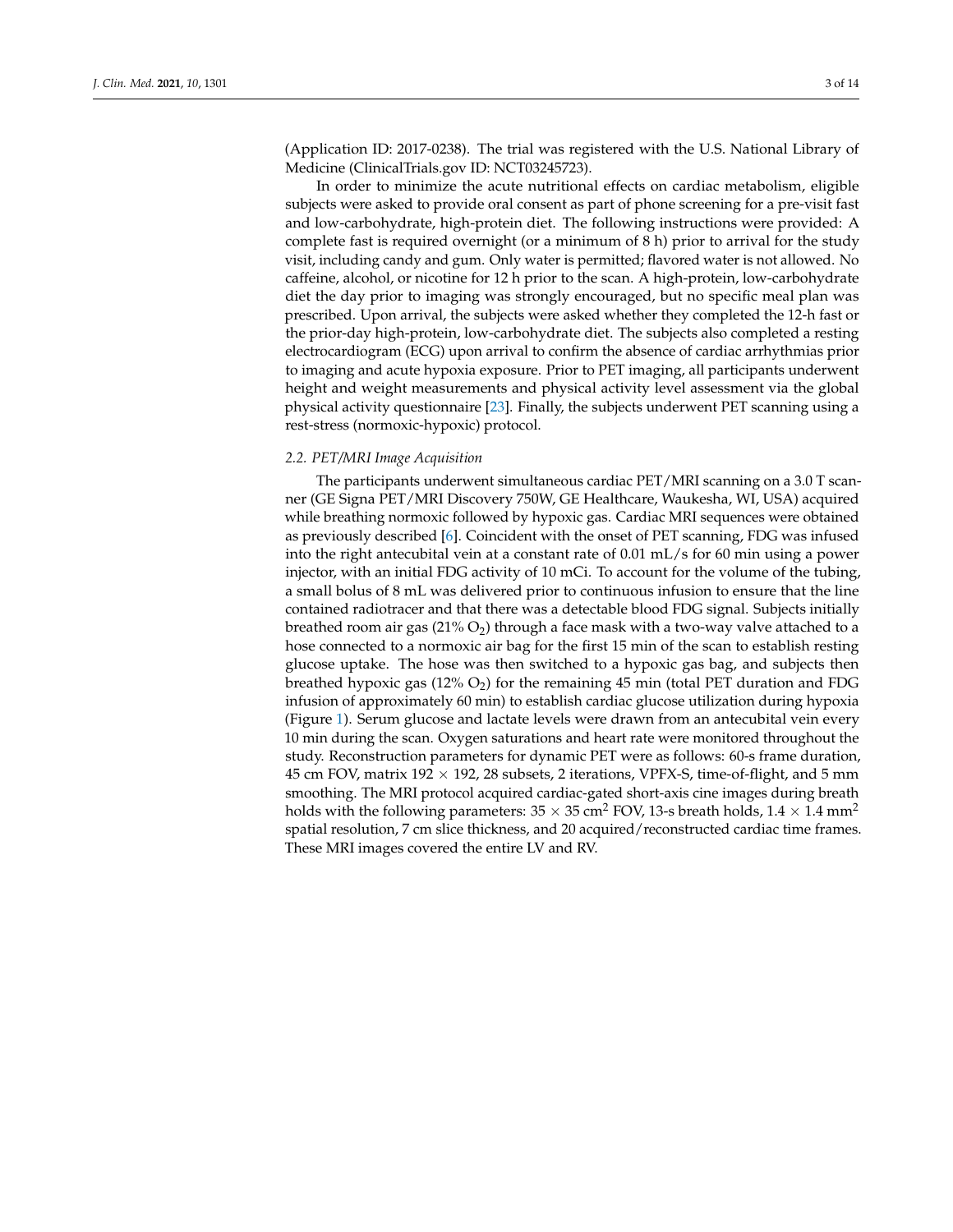

**Figure 1.** Imaging protocol: In the first 15 min, the subjects breathe 21% oxygen. Subsequently, the oxygen levels are reduced to 12% for 45 min. Cine MRI data are acaquired during the normoxia and, after a 25 min period of a hypoxia 'washin' phase, during hypoxia. (18)F-fluorodeoxyglucose (FDG) is continuously infused and dynamic PET data are continuously acquired throughout the imaging exam.

#### *2.3. Image Analysis*

MRI measurements were made by our institution's imaging core analysis lab and were previously reported [6]. Using temporally averaged PET images and co-registered MR images used for attenuation correction, three dimensional regions of interest (ROIs) were manually drawn over LV myocardium (including the septum), the LV cavity (blood pool), and the paraspinal muscles in ITK-SNAP analysis software [24]. Right ventricular free wall myocardial uptake was not assessed due to the thin nature of the myocardial wall, essentially at the thickness level of the PET voxel. The ROIs were analyzed to assess relative FDG uptake in active (myocardial) and passive (skeletal) muscles. The ROIs were eroded by 3 voxels in order to limit partial volume effects, and each ROI was applied to dynamic PET images to extract average activity value for each time point and establish time-activity curves for each tissue. Example ROIs are shown in Figure 2. The myocardial metabolic rate of glucose (MMRglc) was calculated from the myocardial and blood pool time-activity curves by fitting the measured activities to the FDG 3-compartment model [25] while allowing for spillover between the myocardium and blood pool ROIs [26]. The model was fit in a home-built script written in MATLAB (The MathWorks Inc., Natick, MA, USA) utilizing non-linear least squares fitting (via the "fmincon" function). The spillovercorrected blood pool activity computed in the myocardium model fit was then used to fit a 3-compartment model of the FDG dynamics in the skeletal muscle to compute the skeletal muscle metabolic rate of glucose (SkMRglc). In the skeletal muscle model, spillover was allowed from the blood pool compartment to the skeletal muscle ROI but not from skeletal muscle compartment to the blood pool ROI. Lumped constant values of 1.44 [27] and 1.16 [28] were used for the myocardium and skeletal muscle, respectively.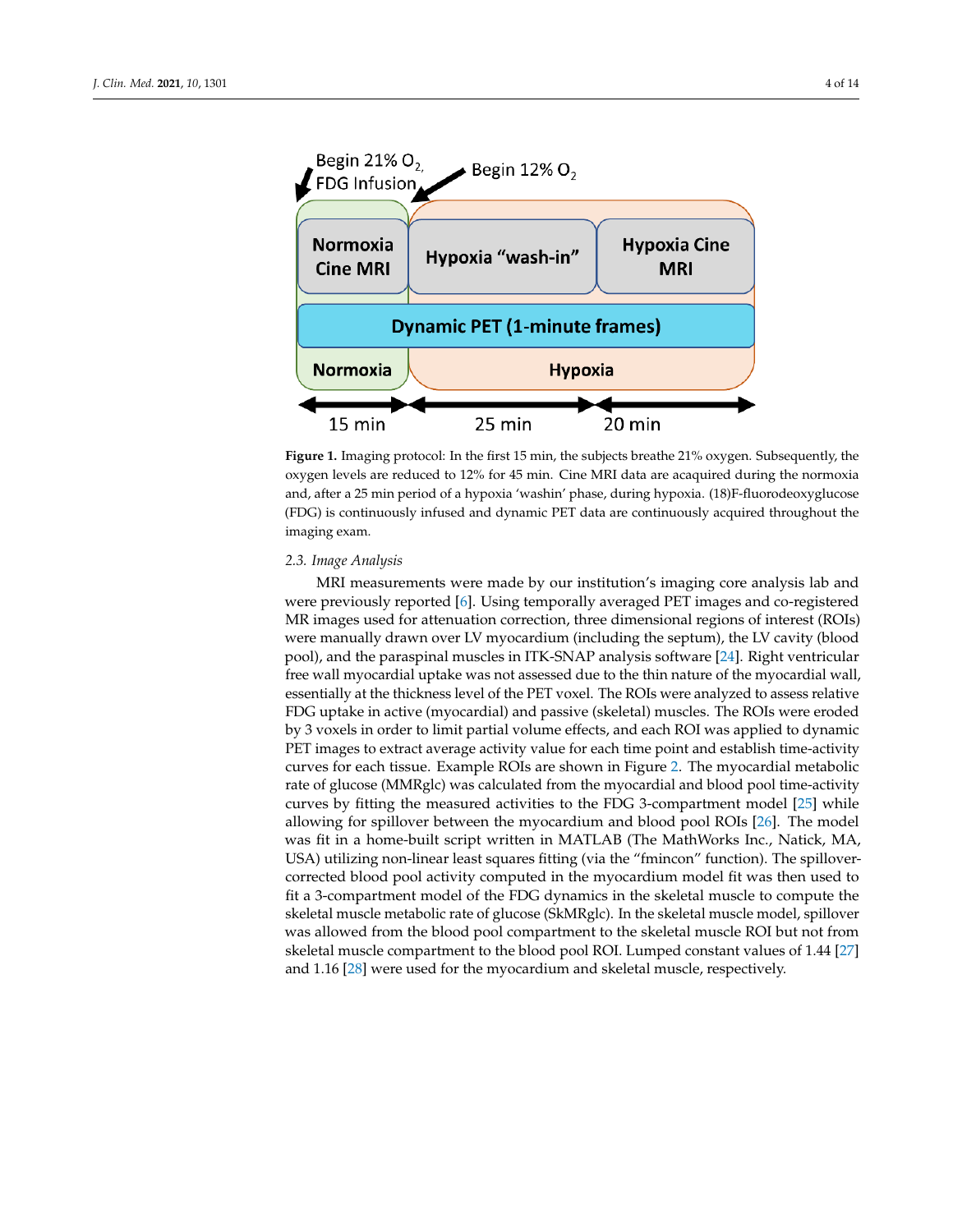

**Figure 2.** PET image processing method. Regions of interest (ROIs) were draw on the left ventricular (LV) myocardium, the LV cavity, and the paraspinal muscles using temporally averaged PET images (**a**,**b**) and co-registered MRI images (**c**,**d**). (**e**) the measured time-activity curves for each ROI (x's on the graph) were used to fit 3-compartment models of FDG in the myocardium and skeletal muscle, in order to calculate the myocardial metabolic rate of glucose (MMRglc) and skeletal muscle metabolic rate of glucose (SkMRglc). The amount of F-18 fitted to each compartment over time is plotted as solid lines.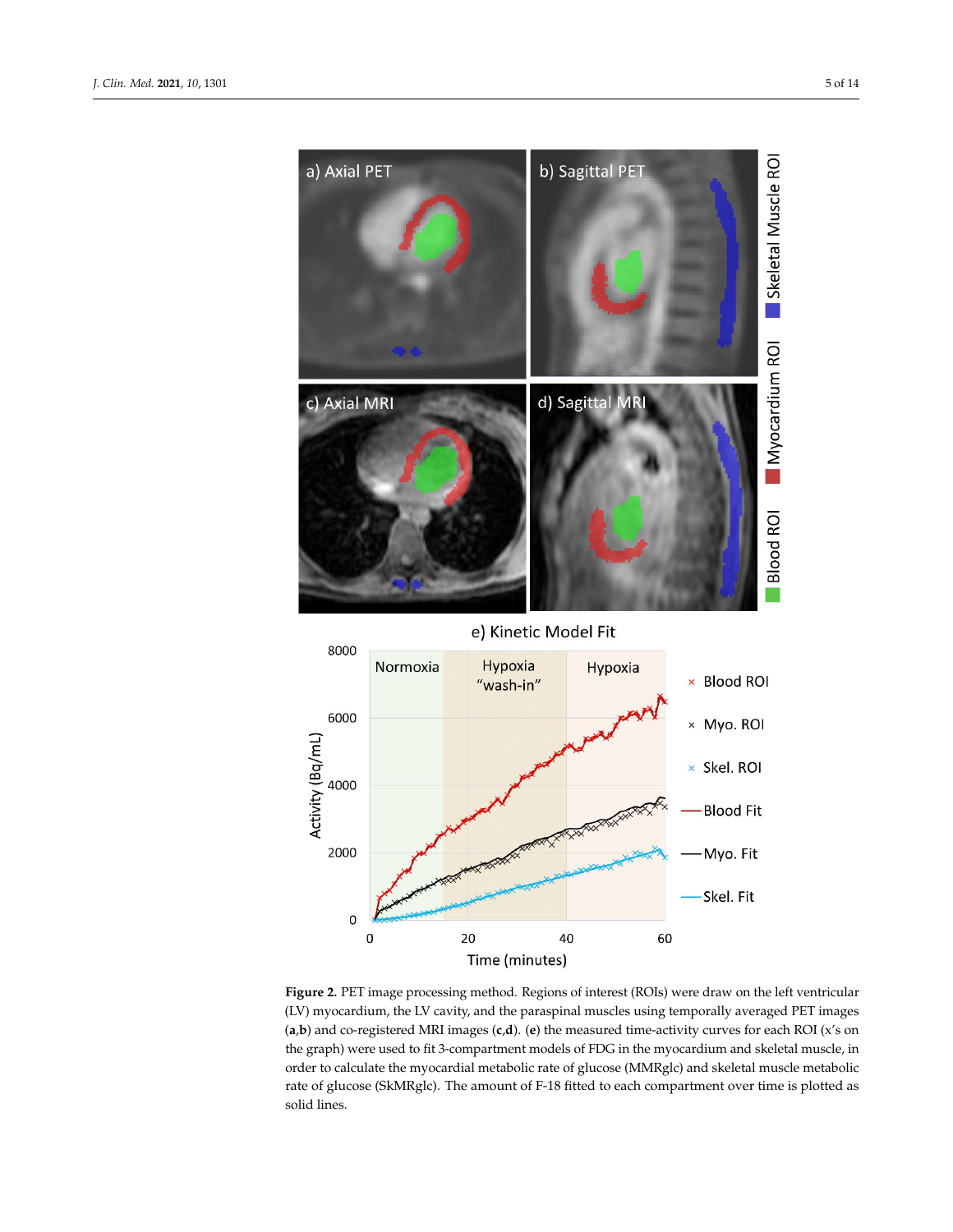### *2.4. Statistical Analysis*

Our original target sample size was 66 subjects, arrived at based on values from a swine study using the same protocol [20], and estimating a 30% increase in normoxic resting glucose utilization in young adults born premature using a 2:1 enrollment strategy with a significance level of 0.05 and a power of 0.80. The 2:1 enrollment strategy favoring preterm subjects was chosen based on a power analysis to detect differences in cardiac glucose metabolism and cardiac function using PET/MRI, with the hope to evaluate additional neonatal factors contributing to altered metabolism if the primary endpoint was met. The study was stopped early, before 66 subjects were enrolled, when in-person research was halted by our institution due to the COVID-19 pandemic.

Values are given as mean (standard deviation [SD]), and confidence intervals (CIs) are 95% CIs unless otherwise specified. All PET (MMRglc and SkMRglc), serum (glucose and lactate), vital sign (HR, SpO<sub>2</sub>, SBP, DBP, and RPP), and MRI (LV EDVi, LV ESVi, LV SVi, LV EF, CI) measures were analyzed using separate linear mixed-effects models with terms for birth status (term vs. preterm), gas (normoxic vs. hypoxic), and the interaction of gas and birth status. The difference in metabolic flexibility—or the ability to alter glucose metabolism in response to hypoxia—was computed as the hypoxia-preterm interaction coefficient in the MMRglc and SkMRglc models. For the measures taken every 10 min (serum levels and vital signs), the 55-min measurement is reported as the hypoxia measurement. Univariate linear regression was used to compare the change in  $SpO<sub>2</sub>$  to the changes in MMRglc and SkMRglc with hypoxia, with separate regressions for the term and preterm groups. Significance levels were determined a priori at 0.05. Statistical analyses were performed using Prism Graphpad (Version 8, GraphPad Software Inc., La Jolla, CA, USA).

#### **3. Results**

#### *3.1. Enrollment and Baseline Characteristics*

Figure 3 shows a flow chart of participant enrollment in the study. This study has normoxia PET data for 46 subjects (28 preterm) and hypoxia PET data for 43 subjects (26 preterm). Table 1 shows the baseline characteristics and anthropomorphic measures for all subjects with any PET data available. Of the 46 subjects with normoxia PET data, all said they completed the 8-h fast prior to imaging and 43 of 46 (93%) said they followed a highprotein, low-carbohydrate diet the day before. The average gestational age for the preterm group was 29.2 weeks (range of 24–34 weeks, with birth weight range of 510–2360 g). The average gestational age for the term group was 39.8 weeks (range 37–42 weeks, with birth weight 2470–4540 g).

**Table 1.** Baseline characteristics.

|                                                     | Term        | Preterm     | <i>p</i> -Value |
|-----------------------------------------------------|-------------|-------------|-----------------|
| N                                                   | 18          | 28          |                 |
| Male Sex $(n, %)$                                   | $8,44\%$    | 8,29%       | 0.27            |
| Age (years)                                         | 25.4(4.0)   | 25.8(4.4)   | 0.75            |
| Gestational age at birth (weeks)                    | 39.8(1.0)   | 29.2(2.7)   | < 0.001         |
| Birth weight (kg)                                   | 3.40(0.57)  | 1.23(0.42)  | < 0.001         |
| BPD $(n, \%)$                                       | $0,0\%$     | 8.29%       | < 0.001         |
| PDA $(n, %)$                                        | $0.0\%$     | 10,36%      | < 0.001         |
| Height $(m)$                                        | 1.73(0.09)  | 1.66(0.07)  | 0.01            |
| Weight (kg)                                         | 70.0 (9.6)  | 71.1 (19.4) | 0.81            |
| Body surface area $(m^2)$                           | 1.83(0.17)  | 1.80(0.25)  | 0.65            |
| Total physical activity<br>$(MET\text{-}mins./wk.)$ | 2510 (2225) | 4043 (5580) | 0.18            |

Values shown are mean (standard deviation) unless otherwise noted. Abbreviations: N = number of subjects, BPD = bronchopulmonary dysplasia, PDA = patent ductus arteriosis, MET = metabolic equivalent. Boldface p-values signify statistical significance.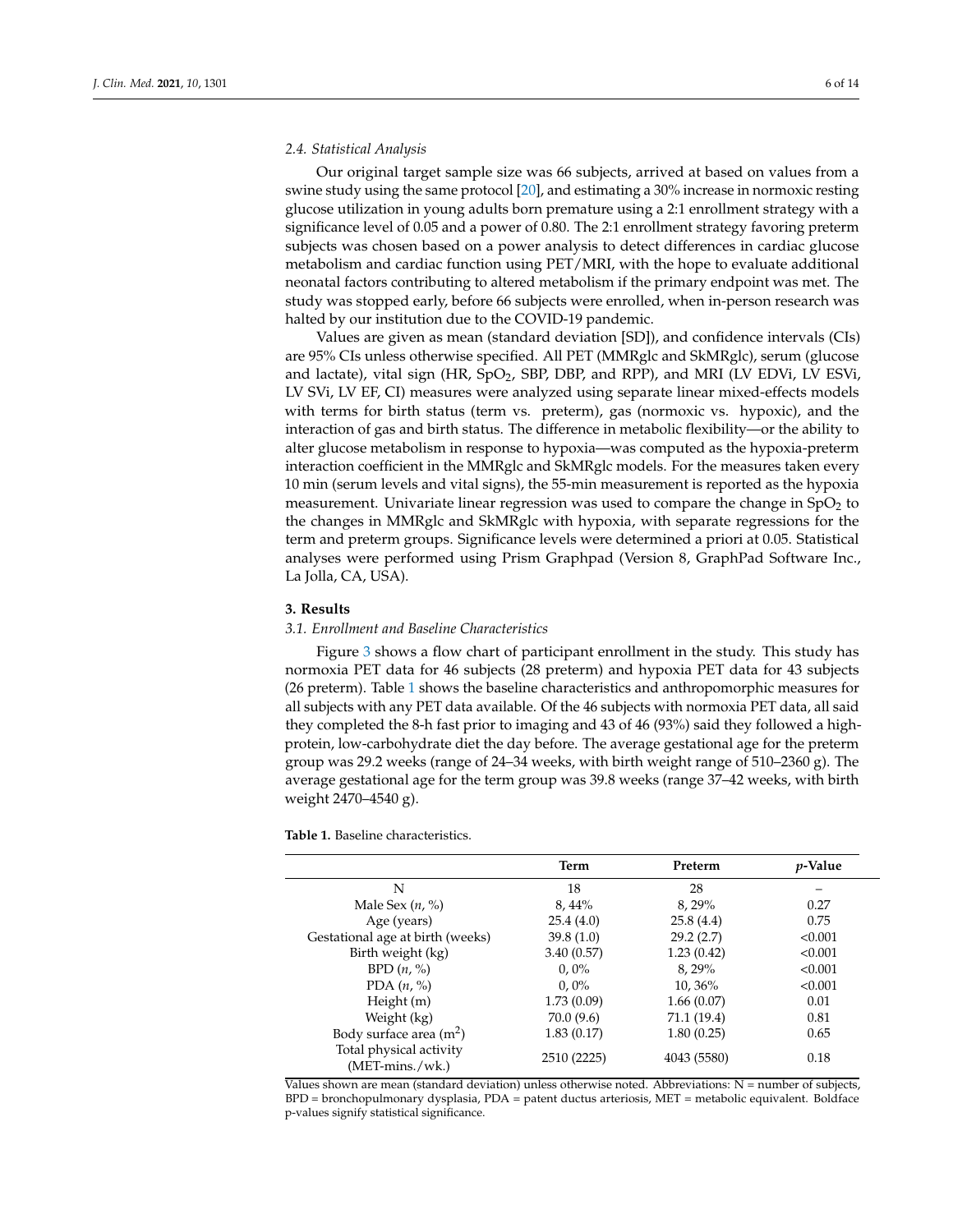

**Figure 3.** Schematic showing participant flow through the study.

#### *3.2. Vital Signs, Serum Glucose/Lactate, and Cardiac MRI Structure/Function*

Table 2 shows normoxic and hypoxic measurements of vital signs and cardiac MRI structure and function. As reported in the companion MRI paper in this special issue ("Exaggerated Cardiac Contractile Response to Hypoxia in Adults Born Preterm"), preterm subjects had smaller left ventricles ( $p = 0.01$  for EDVi,  $p = 0.001$  for ESVi) that were hypercontractile ( $p = 0.01$  for LV EF). In response to the hypoxic gas, both term and preterm subjects reduced ventricular volumes and increased cardiac index.  $Sp0<sub>2</sub>$  fell gradually during the hypoxic gas portion of the study from averages of 98% and 98% in term and preterm subjects respectively to averages of 85% and 81% in term and preterm subjects by the 55-min mark. Conversely, heart rate rose gradually but similarly during the hypoxic gas portion of the study from averages of 67 and 69 beats per minute in term and preterm subjects to averages of 72 and 81 in term and preterm subjects by the 55-min mark.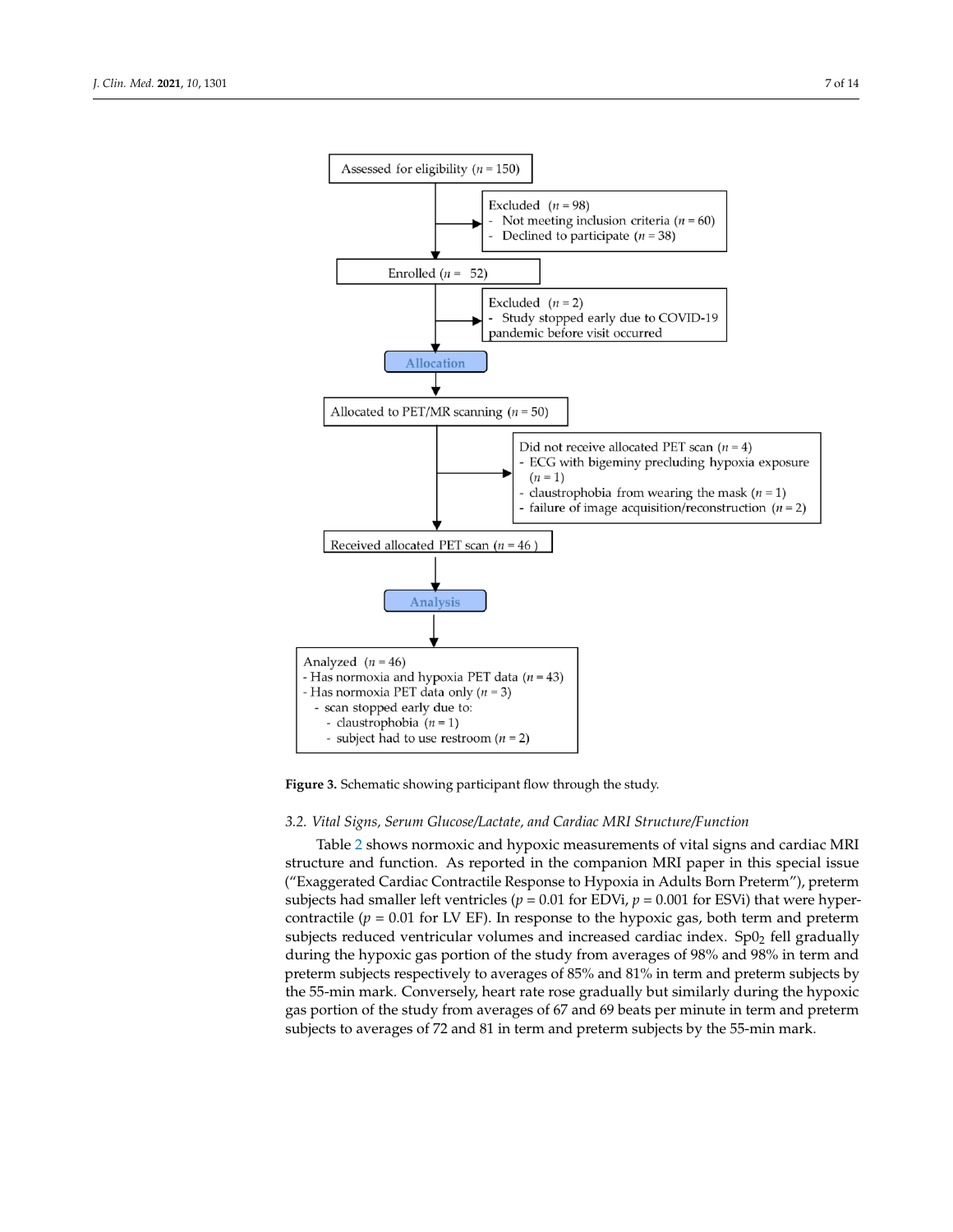|                           | Term $(N = 18)$ |             | Preterm $(N = 28)$ |              | $p$ -Values         |          |             |
|---------------------------|-----------------|-------------|--------------------|--------------|---------------------|----------|-------------|
|                           | Normoxia        | Hypoxia     | Normoxia           | Hypoxia      | <b>Birth Status</b> | Gas      | Interaction |
| HR(bpm)                   | 67(13)          | 72(13)      | 69(11)             | 81 (15)      | 0.13                | < 0.0001 | 0.09        |
| LV EDVi $(mL/m^2)$        | 87(16)          | 84 (16)     | 78 (10)            | 73 (12)      | 0.01                | < 0.0001 | 0.08        |
| LV ESVi $(mL/m^2)$        | 37(9)           | 33(9)       | 31(6)              | 25(6)        | 0.001               | < 0.0001 | 0.11        |
| LV SVi $(mL/m^2)$         | 50(9)           | 51(10)      | 47(7)              | 48(9)        | 0.25                | 0.49     | 0.59        |
| LV EF $(\% )$             | 57(5)           | 61 (6)      | 61(5)              | 66 (7)       | 0.01                | < 0.0001 | 0.28        |
| CI(L/min/m <sup>2</sup> ) | 3.29(0.78)      | 3.60(0.61)  | 3.24(0.57)         | 3.82(0.78)   | 0.65                | < 0.001  | 0.23        |
| $SBP$ (mmHg)              | 123(11)         | 126(10)     | 125(17)            | 124 (17)     | 0.87                | 0.13     | 0.12        |
| $DBP$ (mmHg)              | 71(7)           | 74 (7)      | 74 (10)            | 73 (10)      | 0.64                | 0.21     | 0.12        |
| $RPP$ (mmHg/min)          | 7980 (1680)     | 9640 (1520) | 8460 (1810)        | 10320 (1820) | 0.22                | < 0.0001 | 0.30        |
| $Sp0_{2}$ (%)             | 98(1)           | 85(8)       | 98(1)              | 81(9)        | 0.56                | < 0.0001 | 0.50        |

**Table 2.** Cardiac MRI measurements and vital signs.

Values shown are mean (standard deviation). Left ventricular volumes, ejection fraction, heart rate, and cardiac index were derived from cardiac MR images. Boldface p-values signify statistical significance. Abbreviations: LV = left ventricle, EDVi = end diastolic volume index, ESVi = end systolic volume index, SVi = stroke volume index, EF = ejection fraction, CI = cardiac index, SBP = systolic blood pressure,  $DBP =$  diastolic blood pressure,  $RPP =$  rate pressure product,  $SpO<sub>2</sub> =$  peripheral oxygen saturation.

> Global metabolic measures were similar between term and preterm subjects throughout the study. Specifically, the serum glucose and lactate levels rose slightly: glucose rose by 5%/2% for term/preterm subjects ( $P_{gas}$  < 0.01,  $P_{birth\, status}$  = 0.62,  $P_{interaction}$  = 0.78) and lactate rose by 4%/11% for term/preterm subjects ( $P_{gas}$  = 0.11,  $P_{birth\, status}$  = 0.38,  $P_{interaction} = 0.32$ ) (Figure 4).



**Figure 4.** Serum glucose and lactate levels over the course of the PET experiment. The vertical dotted line represents the time when the oxygen level delivered to the subjects' breathing masks was lowered from 21% to 12%. Pbirth status indicates the statistical significance of the effect of term vs. preterm group on glucose metabolic rate. Pgas indicates the statistical significance of the effect of normoxic vs. hypoxic air on glucose metabolic rate. Pinteraction indicates the statistical significance of the interaction of term vs. preterm group and normoxic vs. hypoxic air on glucose metabolic rate.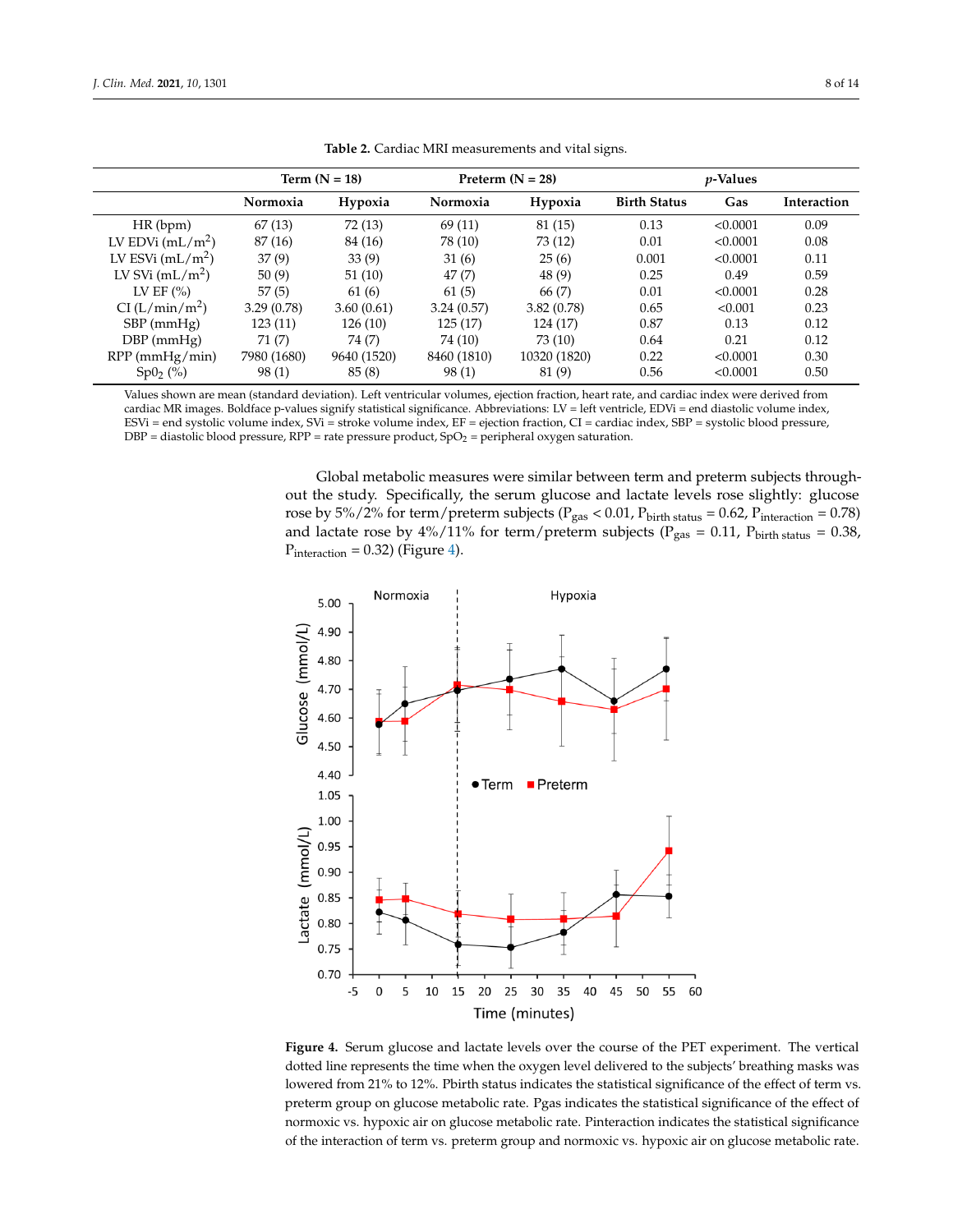#### *3.3. PET Metabolic Rates of Glucose*

Myocardial and skeletal muscle glucose metabolism (MMRglc and SkMRglc) were similar at rest between term and preterm subjects (Figure 5). MMRglc and SkMRglc decreased during hypoxia exposure in both groups. Specifically, MMRglc decreased by 40% and 25% in preterm and term subjects, respectively, after hypoxia exposure  $(p = 0.02$  for the effect of hypoxia). SkMRglc decreased by 52% and 64% in preterm and term subjects, respectively, after hypoxia exposure  $(p < 0.0001$  for the effect of hypoxia). There were no significant differences in myocardial or skeletal muscle metabolic flexibility between the groups.



**Figure 5.** Dynamic PET measurements of the myocardial metabolic rate of glucose (MMRglc; left graph) and the skeletal muscle metabolic rate of glucose (SkMRglc; right graph). *p*-values listed at the top of the graphs are from linear mixedeffects models.

We investigated the relationship between the changes in MMRglc and SkMRglc and the degree of oxygen desaturation ( $\Delta SpO<sub>2</sub>$ ). The results are shown in Figure 6. While  $\triangle$ SkMRglc was positively correlated with  $\triangle$ SpO<sub>2</sub> (R = 0.47, *p* = 0.001),  $\triangle$ MMRglc was not significantly correlated with  $\Delta SpO<sub>2</sub>$  suggesting other factors were responsible for modulation of cardiac glucose metabolism.



Figure 6. Correlation plots of the change in myocardial metabolic rate of glucose ( $\triangle$ MMRglc; left graph) and the change in skeletal muscle metabolic rate of glucose ( $\Delta$ SkMRglc; right graph) vs. the change in peripheral oxygen saturation ( $\Delta$ SpO<sub>2</sub>) with hypoxia. Each graph also lists the Pearson correlation coefficient (R) and the *p*-value for the relationship between the variables from univariate linear regression in each group.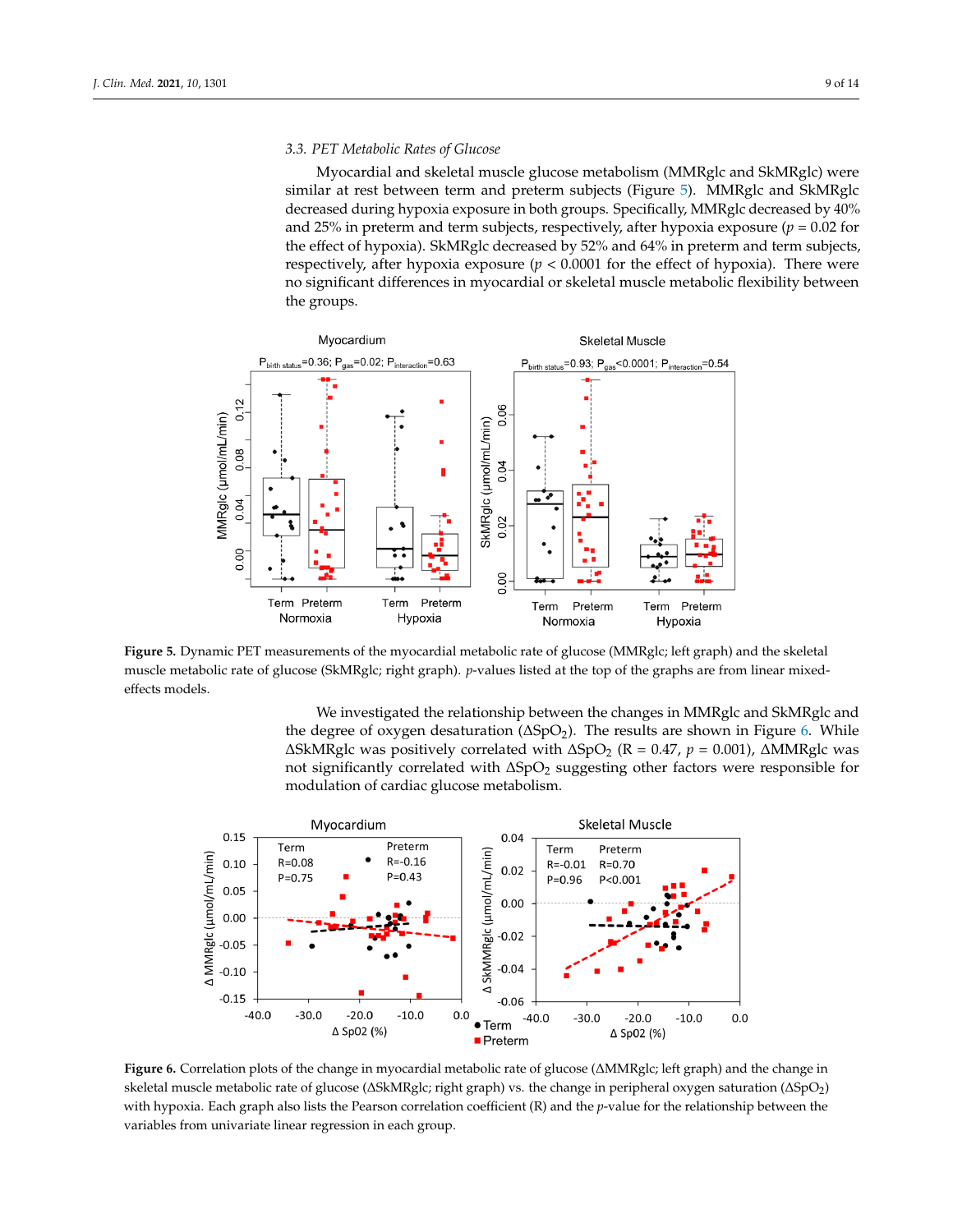## **4. Discussion**

We used dynamic <sup>18</sup>F-FDG PET imaging before and during a hypoxic gas challenge to measure cardiac glucose metabolism and the shift in glucose metabolism in response to hypoxia in young adults born premature and age-matched controls. We did not observe any differences in baseline cardiac glucose metabolism between preterm and term subjects. In response to hypoxia, both term and preterm subjects reduced glucose metabolism moderately in the myocardium and dramatically in skeletal muscle. There were no differences observed between groups in the metabolic response to hypoxia, either globally (serum glucose and lactate measures) or within the myocardium or skeletal muscle. Thus, we did not find evidence that changes in myocardial metabolism are present in the otherwise healthy preterm-born adult. However, whether subtle changes in myocardial metabolism may precede or predict heart failure in this population remains to be determined.

Overall, our results demonstrate the capability of using simultaneous cardiac PET/MR to measure meaningful changes in cardiac function and metabolism with a rest-stress scenario within the same scanning protocol. The results for LV function and morphology are in line with the literature  $[4,6-8,29]$ , demonstrating a smaller cardiac chamber size overall in those born preterm. However, MMRglc values were similar between healthy term and preterm-born adults. The median MMRglc values we measured during normoxia (roughly 0.04 µmol/mL/min) were 11 to 17 times lower than those reported in the literature after glucose loading (0.45–0.69 µmol/mL/min) [25,30,31] and 6 times lower than those reported after fasting  $(0.24 \mu \text{mol/mL/min})$  [30]. We attribute the lower values we measured to the slow continuous FDG infusion in addition to the low-carbohydrate diet we asked our subjects to follow, which is known to reduce glucose uptake substantially even when compared to fasting alone [32,33]. This diet, in addition to fasting before the scan, is used clinically to suppress myocardial glucose utilization in healthy myocardium, offering high image contrast in disease states which elevate myocardial glucose utilization such as ischemia [34] and cardiac sarcoidosis [35,36]. We chose this diet to intentionally suppress myocardial glucose uptake in term-born subjects, hypothesizing that glucose metabolism would remain high in preterm-born subjects despite the diet, indicating altered metabolic activity. However, the results showed low glucose metabolism in both birth groups.

While some previous studies found increases in cardiac glucose metabolism with hypoxia, we observed a decrease in cardiac glucose metabolism with hypoxia. There are two documented physiological phenomena that occur in myocytes during hypoxia exposure: reduced peripheral metabolism and a shift in metabolism from fatty acids to glucose metabolism. Hypoxia slows metabolism globally to reduce oxygen demand in part by lowering the activity of the electron transport chain through activation of the transcription factor hypoxia-inducible factor-1 [37]. In the myocardium, this phenomenon of reduced metabolic demand under hypoxic conditions, termed "hibernating myocardium", is seen in patients with ischemic heart disease, and is associated with a shift in metabolism from fatty acid oxidation towards glycolysis [38]. One explanation for our finding of reduced glucose metabolism during hypoxic stress is that in our subjects the myocytes did not experience severe enough hypoxia to induce the shift towards glycolysis, while the phenomenon of globally reduced metabolism was realized, highlighted by the substantial reduction in SkM-Rglc and the increase in plasma glucose. Substantiating our findings, an increase in plasma glucose during acute hypoxia exposure has been observed in previous reports [17,32]. Our subjects did not become as hypoxic on average ( $SpO<sub>2</sub> = 83%$ ) as the 12 human subjects from the study of Chen et al.  $(SaO<sub>2</sub> < 80%)$  or the 10 pigs from the study of Barton et al.  $(Sp0<sub>2</sub> = 71%)$ , which may explain our differential results. Additionally, these other studies had longer time periods between initial FDG infusion and image acquisition: Barton et al. imaged in normoxic conditions for 30 min then under hypoxic for 40 min, and Chen et al. waited 60 min after infusion to image. We were limited by total scanning duration, and this difference may have reduced our sensitivity to detect metabolic differences under normoxic conditions.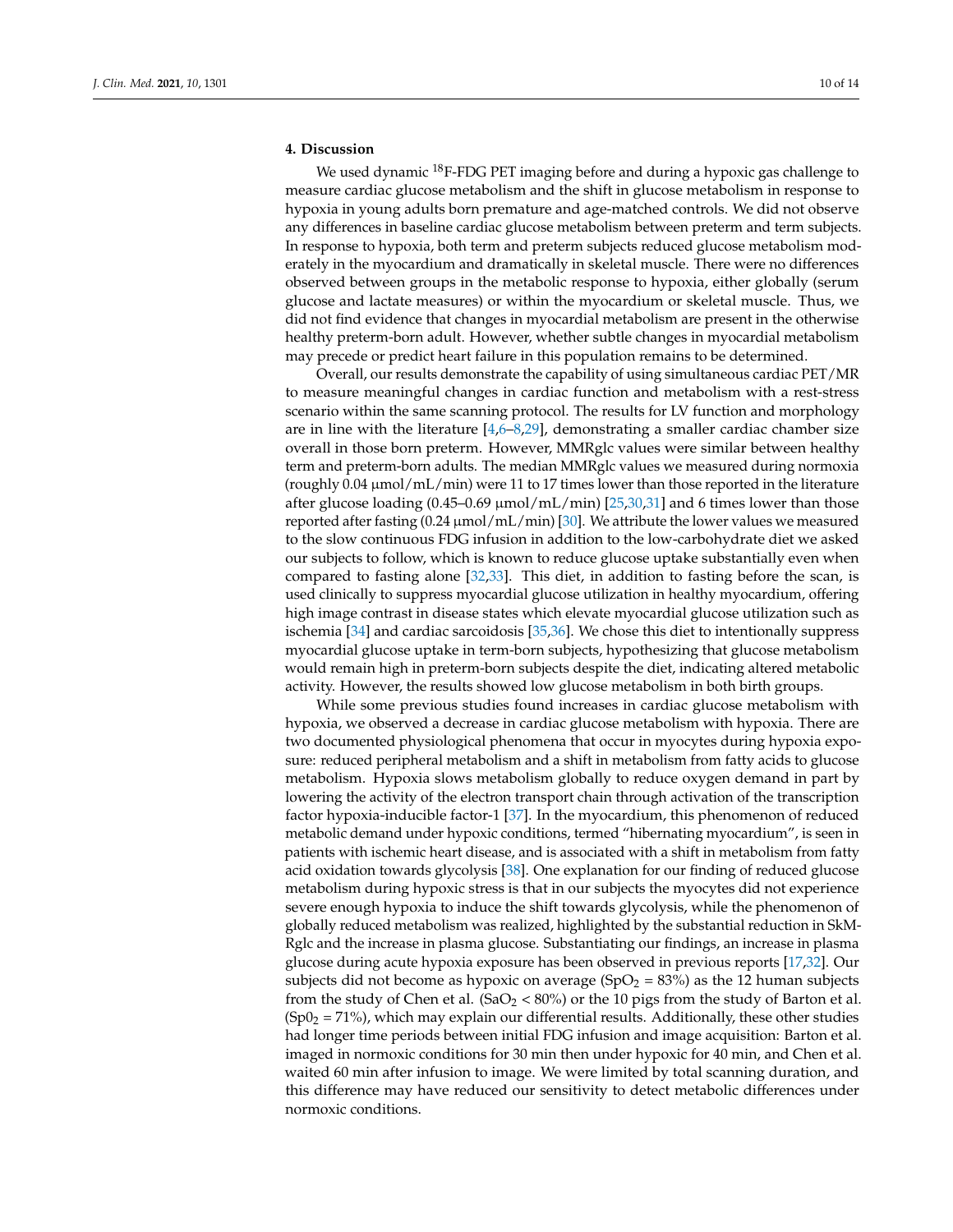While the extent of hypoxemia experienced likely played a role in causing the reduced glucose uptake in both cardiac and skeletal muscle in this study, another important mechanism may be a factor. Insulin action is markedly diminished during acute hypoxia [39], which is pertinent given that glucose uptake in striated muscle is insulin mediated [40–42]. Taken together, future studies looking at oxygen dose titration effects on glucose uptake into the heart combined with measurement of plasma insulin would help provide greater mechanistic insight into the individual contributions of oxygen content and insulin action on glucose uptake in the myocardium. The study by Lewandowski et al., which found greater insulin and total cholesterol levels in young adults born premature, highlights the utility of metabolic profile workup in this population [5]. Although the present study measured only fasting blood glucose and lactate, finding normal levels, a more sensitive marker of glucose metabolism such as glycated hemoglobin, insulin, or other systemic biochemical parameters could provide a more complete insight into metabolic abnormalities in survivors of preterm birth. The combination of specific localized metabolic measures from PET and general metabolic blood assays represents a promising direction for future work in this population.

Our hypothesis of cardiac metabolic differences in young adults born premature was not confirmed by our experiments. However, the preterm subjects in this study all had normal cardiac function, and thus it still remains to be seen whether such metabolic shifts may present later in the lifetime course and progression to dysfunction in some individuals. Furthermore, breathing hypoxic gas did not elicit a differential response in LV myocardial metabolism in young adults born premature relative to term-born controls. However, recent work suggests that the preterm heart may have contractile reserve (under hypoxic stress), particularly in the RV, [29] despite reduced volumetric reserve (under physiologic loading) [8,9]. As we were unable to capture the RV metabolic response to hypoxia due to the limitations of PET voxel size relative to RV wall thickness, whether there is altered RV metabolism remains to be determined. Moreover, a volume challenge (i.e., exercise) may have yielded a differential metabolic response in the preterm heart, despite the fact that the hypoxia challenge did not, and could be considered for future studies. Given the compensatory metabolic ability of the heart in the absence of strong secondary insults or comorbidities, a longitudinal study of cardiac function and metabolism would be ideal to chart the pathway towards dysfunction and failure in affected individuals. However, the present study, cross-sectional in nature, offers valuable initial insights into cardiac metabolism in survivors of preterm birth.

Our study had several limitations which might have reduced our ability to detect metabolic differences. A major limitation of this study is the use of only one tracer to assess myocardial metabolism. Myocardial metabolism in healthy subjects at rest draws 60–90% of its energy from fatty acid oxidation and 10–40% from glucose oxidation [43]. Due to the lack of locally available fatty acid tracers such as 11C-palmitate [39] or (18)F-fluoro-6 thia-heptadecanoic acid (18)F-FTHA [44–46], we were limited to measuring only glucose metabolism via (18)F-FDG. The increase in rate-pressure product suggests that hypoxia induced an increase in myocardial oxygen demand [47] and energy usage, but we did not measure an increase in glucose metabolism. We hypothesize that this increase in energy demand was met with an increase in fatty acid metabolism. We could not measure free fatty acid concentrations in the plasma (due to the lack of equipment to make that measurement with radioactive blood) or in the heart (due to the lack of access to tracers), so we were unable to assess this hypothesis in this study. Additionally, mitochondrial respiration data from this cohort showed elevated mitochondrial oxygen consumption at baseline in preterm subjects [48], yet baseline glucose metabolism did not differ between groups, reflecting either the influence of non-glucose energy sources, the lack of specificity in the mitochondrial measurement of a circulating peripheral blood cell, or limited sensitivity of the PET method. Future work using 11-C acetate would provide insight into mitochondrial oxidative metabolism within the heart specifically [49]. A second limitation is the only modest reduction in oxygen saturation experienced by this study's participants, which may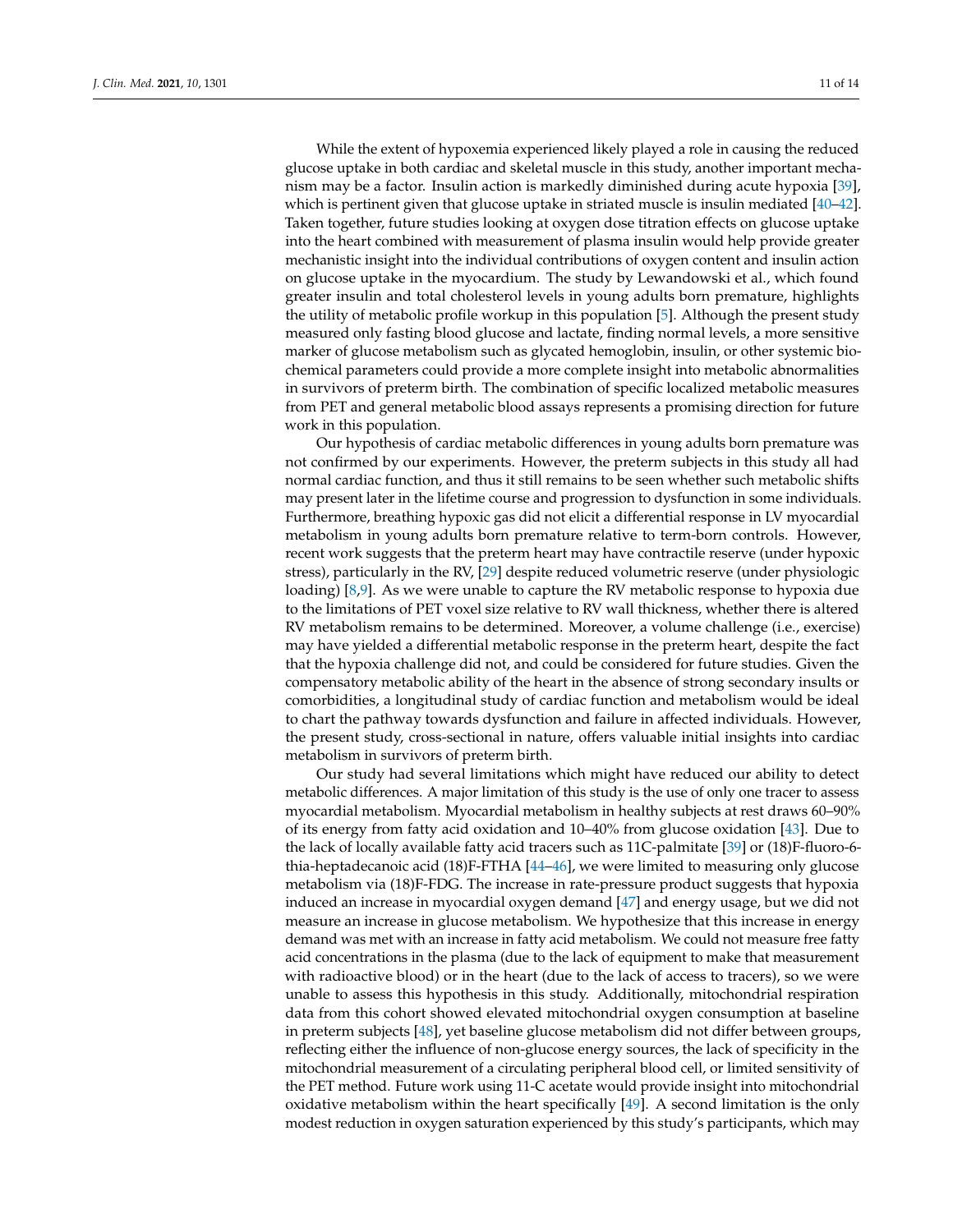relate to the lack of an increase in myocardial glucose metabolism with hypoxia. Third, as previously mentioned, we measured glucose metabolism only in the LV myocardium due to the limited spatial resolution of PET imaging, and other imaging studies based on echocardiography and MRI suggest that the RV is more affected by preterm birth than the LV [4–6]. This is important considering previous work in the NLP cohort showed that adults born preterm exhibit increased mean pulmonary artery pressure during normoxia and hypoxia exposure [9]. Finally, the FDG signal in the myocardium was fairly low as previously discussed, and this low signal may have reduced the accuracy of our FDG kinetic model fits.

In conclusion, we used FDG PET to measure cardiac glucose metabolism and the shift in glucose metabolism in response to hypoxia in young adults born premature and age-matched controls. Despite inducing metabolic shifts in the myocardium and in the skeletal muscle, we did not observe any differences in glucose metabolism between groups. Future work should explore cardiac fatty acid metabolism in this population.

**Author Contributions:** Conceptualization, K.N.G.; Formal analysis, P.A.C., G.P.B. and F.C.R.-K.; Funding acquisition, K.N.G.; Investigation, K.N.G.; Methodology, P.A.C., G.P.B., C.J.F., N.C.C., O.W., M.E., A.B.M. and K.N.G.; Software, P.A.C. and A.B.M.; Supervision, K.N.G.; Validation, G.P.B.; Writing—original draft, P.A.C.; Writing—review & editing, G.P.B., F.C.R.-K., C.J.F., N.C.C., O.W., M.E., A.B.M. and K.N.G. All authors have read and agreed to the published version of the manuscript.

**Funding:** Kara Goss is supported by the University of Wisconsin Clinical and Translational Science Award (CTSA) program, through the NIH National Center for Advancing Translational Sciences (NCATS), grant NIH UL1TR000427 (Primary investigator Marc Drezner; 4KL2TR000428-10), as well as a Parker B Francis Fellowship Award and American Heart Association Career Development Award (Goss, #18CDA34110440). Philip A Corrado is supported by the National Heart, Lung, And Blood Institute of the NIH under Award Number F31HL144020. Gregory P Barton was supported by the National Institute of Allergy and Immunological Diseases under award number T32AI007635. Alan B McMillan is supported by the National Institute for Biomedical Imaging and Bioengineering under Award Number R01 EB026708. The content is solely the responsibility of the authors and does not necessarily represent the official views of the National Institutes of Health.

**Institutional Review Board Statement:** The study was conducted according to the guidelines of the Declaration of Helsinki, and approved by the Institutional Review Board the University of Wisconsin-Madison (Application ID: 2017-0238, date of approval: 7/25/2017).

**Informed Consent Statement:** Informed consent was obtained from all subjects involved in the study.

**Data Availability Statement:** The data that support the findings of this study are available on request from the corresponding author. The data are not publicly available due to privacy restrictions. The code used to perform the 3-compartment model fits has been made publicly available at https: //github.com/pcorrado/Dynamic-Cardiac-FDG-Kinetic-Modeling (accessed on 21 March 2021).

**Acknowledgments:** We would like to thank Kelli Hellenbrand and Christine Jaskowiak for their contributions to this study.

**Conflicts of Interest:** The authors declare no conflict of interest.

#### **References**

- 1. Beck, S.; Wojdyla, D.; Say, L.; Betran, A.P.; Merialdi, M.; Requejo, J.H.; Rubens, C.; Menon, R.; Van Look, P.F.A. The worldwide incidence of preterm birth: A systematic review of maternal mortality and morbidity. *Bull. World Health Organ.* **2010**. [CrossRef]
- 2. Younge, N.; Smith, P.B.; Gustafson, K.E.; Malcolm, W.; Ashley, P.; Cotten, C.M.; Goldberg, R.N.; Goldstein, R.F. Improved survival and neurodevelopmental outcomes among extremely premature infants born near the limit of viability. *Early Hum. Dev.* **2016**, *95*, 5–8. [CrossRef]
- 3. Carr, H.; Cnattingius, S.; Granath, F.; Ludvigsson, J.F.; Edstedt Bonamy, A.K. Preterm Birth and Risk of Heart Failure Up to Early Adulthood. *J. Am. Coll. Cardiol.* **2017**, *69*, 2634–2642. [CrossRef]
- 4. Lewandowski, A.J.; Augustine, D.; Lamata, P.; Davis, E.F.; Lazdam, M.; Smith, N.P.; Lazdam, M.; Francis, J.; McCormick, K.; Wilkinson, A.R.; et al. Preterm Heart in Adult Life. *Circulation* **2013**, *127*, 197–206. [CrossRef] [PubMed]
- 5. Lewandowski, A.J.; Bradlow, W.M.; Augustine, D.; Davis, E.F.; Francis, J.; Singhal, A.; Lucas, A.; Neubauer, S.; McCormick, K.; Leeson, P. Right ventricular systolic dysfunction in young adults born preterm. *Circulation* **2013**, *128*, 713–720. [CrossRef]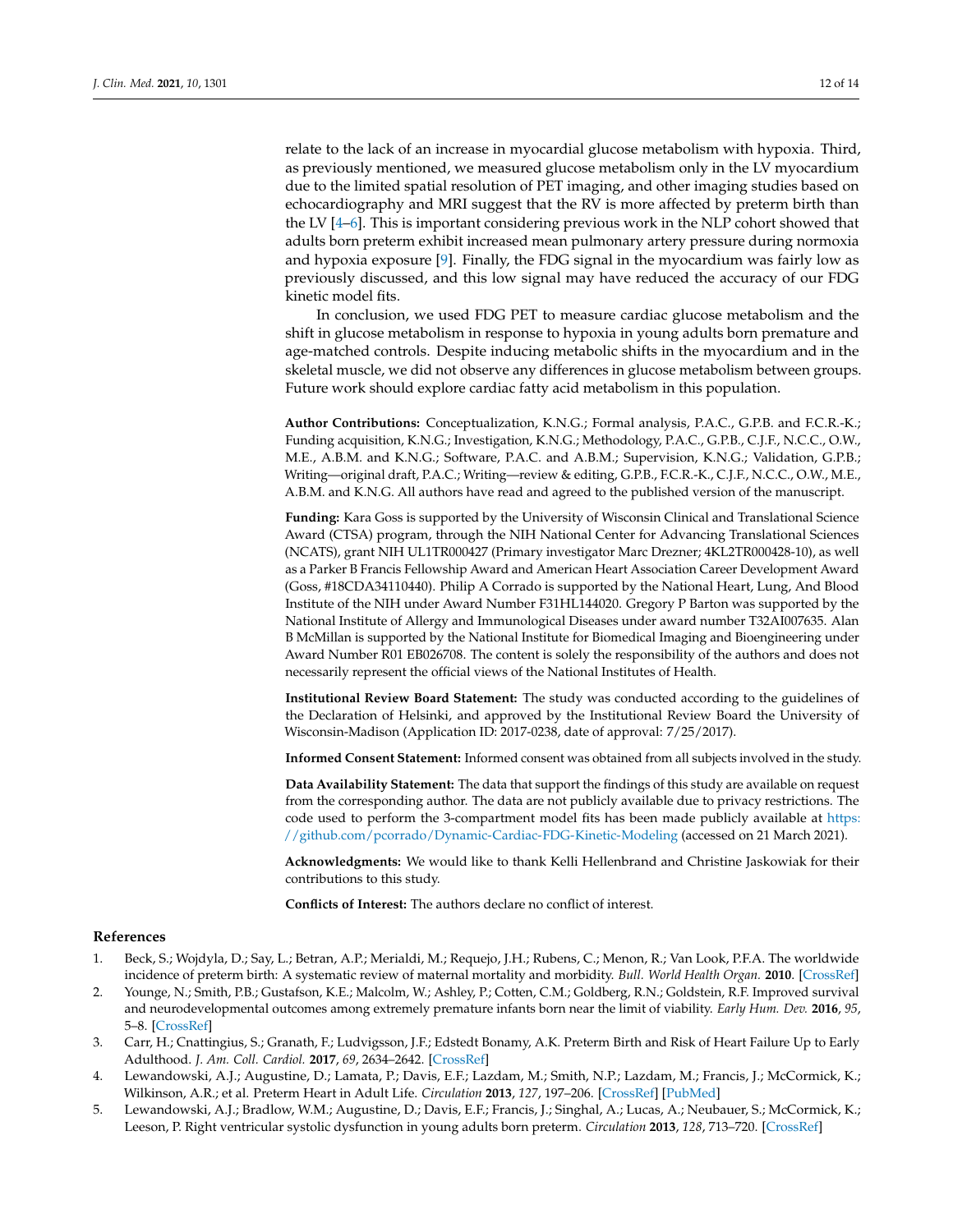- 6. Goss, K.N.; Haraldsdottir, K.; Beshish, A.G.; Barton, G.P.; Watson, A.M.; Palta, M.; Chesler, N.C.; Francois, C.J.; Wieben, O.; Eldridge, M.W. Association Between Preterm Birth and Arrested Cardiac Growth in Adolescents and Young Adults. *JAMA Cardiol.* **2020**, *5*, 910. [CrossRef] [PubMed]
- 7. Telles, F.; McNamara, N.; Nanayakkara, S.; Doyle, M.P.; Williams, M.; Yaeger, L.; Marwick, T.H.; Leeson, P.; Levy, P.T.; Lewandowski, A.J. Changes in the Preterm Heart from Birth to Young Adulthood: A Meta-analysis. *Pediatrics* **2020**, *146*. [CrossRef]
- 8. Huckstep, O.J.; Williamson, W.; Telles, F.; Burchert, H.; Bertagnolli, M.; Herdman, C.; Arnold, L.; Smillie, R.; Mohamed, A.; Boardman, H.; et al. Physiological Stress Elicits Impaired Left Ventricular Function in Preterm-Born Adults. *J. Am. Coll. Cardiol.* **2018**, *71*, 1347–1356. [CrossRef]
- 9. Goss, K.N.; Beshish, A.G.; Barton, G.P.; Haraldsdottir, K.; Levin, T.S.; Tetri, L.H.; Battiola, T.J.; Mulchrone, A.M.; Pegelow, D.F.; Palta, M.; et al. Early pulmonary vascular disease in young adults born preterm. *Am. J. Respir. Crit. Care Med.* **2018**, *198*, 1549–1558. [CrossRef]
- 10. Haraldsdottir, K.; Watson, A.M.; Beshish, A.G.; Pegelow, D.F.; Palta, M.; Tetri, L.H.; Brix, M.D.; Centanni, R.M.; Goss, K.N.; Eldridge, M.W. Heart rate recovery after maximal exercise is impaired in healthy young adults born preterm. *Eur. J. Appl. Physiol.* **2019**, *119*, 857–866. [CrossRef] [PubMed]
- 11. Kolwicz, S.C., Jr.; Tian, R. Glucose metabolism and cardiac hypertrophy. *Cardiovasc. Res.* **2011**, *90*, 194–201. [CrossRef] [PubMed]
- 12. Bokhari, S.; Raina, A.; Rosenweig, E.B.; Schulze, P.C.; Bokhari, J.; Einstein, A.J.; Barst, R.J.; Johnson, L.L. PET imaging may provide a novel biomarker and understanding of right ventricular dysfunction in patients with idiopathic pulmonary arterial hypertension. *Circ. Cardiovasc. Imaging* **2011**, *4*, 641–647. [CrossRef] [PubMed]
- 13. Fang, W.; Zhao, L.; Xiong, C.M.; Ni, X.H.; He, Z.X.; He, J.G.; Wilkins, M.R. Comparison of 18F-FDG uptake by right ventricular myocardium in idiopathic pulmonary arterial hypertension and pulmonary arterial hypertension associated with congenital heart disease. *Pulm. Circ.* **2012**. [CrossRef]
- 14. Taegtmeyer, H.; Sen, S.; Vela, D. Return to the fetal gene program: A suggested metabolic link to gene expression in the heart. *Ann. N. Y. Acad. Sci.* **2010**, *1188*, 191–198. [CrossRef]
- 15. Rajabi, M.; Kassiotis, C.; Razeghi, P.; Taegtmeyer, H. Return to the fetal gene program protects the stressed heart: A strong hypothesis. *Heart Fail. Rev.* **2007**, *12*, 331–343. [CrossRef] [PubMed]
- 16. Mirza, H.; Garcia, J.A.; Crawford, E.; Pepe, J.; Zussman, M.; Wadhawan, R.; Oh, W. Natural History of Postnatal Cardiopulmonary Adaptation in Infants Born Extremely Preterm and Risk for Death or Bronchopulmonary Dysplasia. *J. Pediatr.* **2018**, *198*, 187–193.e1. [CrossRef]
- 17. Chen, C.H.; Liu, Y.F.; Lee, S.D.; Huang, C.Y.; Lee, W.C.; Tsai, Y.L.; Hou, C.W.; Chan, Y.S.; Kuo, C.H. Altitude hypoxia increases glucose uptake in human heart. *High Alt. Med. Biol.* **2009**, *10*, 83–86. [CrossRef]
- 18. Villien, M.; Wey, H.Y.; Mandeville, J.B.; Catana, C.; Polimeni, J.R.; Sander, C.Y.; Zürcher, N.R.; Chonde, D.B.; Fowler, J.S.; Rosen, B.R.; et al. Dynamic functional imaging of brain glucose utilization using fPET-FDG. *Neuroimage* **2014**, *100*, 192–199. [CrossRef] [PubMed]
- 19. Hahn, A.; Gryglewski, G.; Nics, L.; Hienert, M.; Rischka, L.; Vraka, C.; Sigurdardottir, H.; Vanicek, T.; James, G.M.; Seiger, R.; et al. Quantification of Task-Specific Glucose Metabolism with Constant Infusion of 18F-FDG. *J. Nucl. Med.* **2016**, *57*, 1933–1940. [CrossRef] [PubMed]
- 20. Barton, G.P.; Vildberg, L.; Goss, K.; Aggarwal, N.; Eldridge, M.; McMillan, A.B. Simultaneous determination of dynamic cardiac metabolism and function using PET/MRI. *J. Nucl. Cardiol.* **2019**, *26*, 1946–1957. [CrossRef]
- 21. Palta, M.; Gabbert, D.; Fryback, D.; Widjaja, I.; Peters, M.E.; Farrell, P.; Johnson, J. Development and validation of an index for scoring baseline respiratory disease in the very low birth weight neonate. *Pediatrics* **1990**, *86*, 714–721. [PubMed]
- 22. Palta, M.; Gabbert, D.; Weinstein, M.R.; Peters, M.E. Newborn Lung Project Multivariate assessment of traditional risk factors for chronic lung disease in very low birth weight neonates. *J. Pediatr.* **1991**. [CrossRef]
- 23. Bull, F.C.; Maslin, T.S.; Armstrong, T. Global physical activity questionnaire (GPAQ): Nine country reliability and validity study. *J. Phys. Act. Heal.* **2009**. [CrossRef]
- 24. Yushkevich, P.A.; Piven, J.; Hazlett, H.C.; Smith, R.G.H.S.; Gee, J.C.; Gerig, G. User-guided 3D active contour segmentation of anatomical structures: Significantly improved efficiency and reliability. *Neuroimage* **2006**, *31*, 1116–1128. [CrossRef] [PubMed]
- 25. Choi, Y.; Hawkins, R.A.; Huang, S.C.; Gambhir, S.S.; Brunken, R.C.; Phelps, M.E.; Schelbert, H.R. Parametric images of myocardial metabolic rate of glucose generated from dynamic cardiac PET and 2-[18F]fluoro-2-deoxy-d-glucose studies. *J. Nucl. Med.* **1991**, *32*, 733–738.
- 26. Fang, Y.-H.D.; Muzic, R.F. Spillover and Partial-Volume Correction for Image-Derived Input Functions for Small-Animal 18F-FDG PET Studies. *J. Nucl. Med.* **2008**, *49*, 606–614. [CrossRef]
- 27. Ng, C.K.; Soufer, R.; McNulty, P.H. Effect of hyperinsulinemia on myocardial fluorine-18-FDG uptake. *J. Nucl. Med.* **1998**, *39*, 379–383. [PubMed]
- 28. Peltoniemi, P.; Lönnroth, P.; Laine, H.; Oikonen, V.; Tolvanen, T.; Grönroos, T.; Strindberg, L.; Knuuti, J.; Nuutila, P. Lumped constant for [18F]fluorodeoxyglucose in skeletal muscles of obese and nonobese humans. *Am. J. Physiol. Endocrinol. Metab.* **2000**, *279*, 1122–1130. [CrossRef] [PubMed]
- 29. Barton, G.P.; Corrado, P.A.; François, C.J.; Chesler, N.C.; Eldridge, M.W.; Wieben, O.; Goss, K.N. Exaggerated Cardiac Contractile Response to Hypoxia in Adults Born Preterm. *J. Clin. Med.* **2021**, *10*, 1166. [CrossRef]